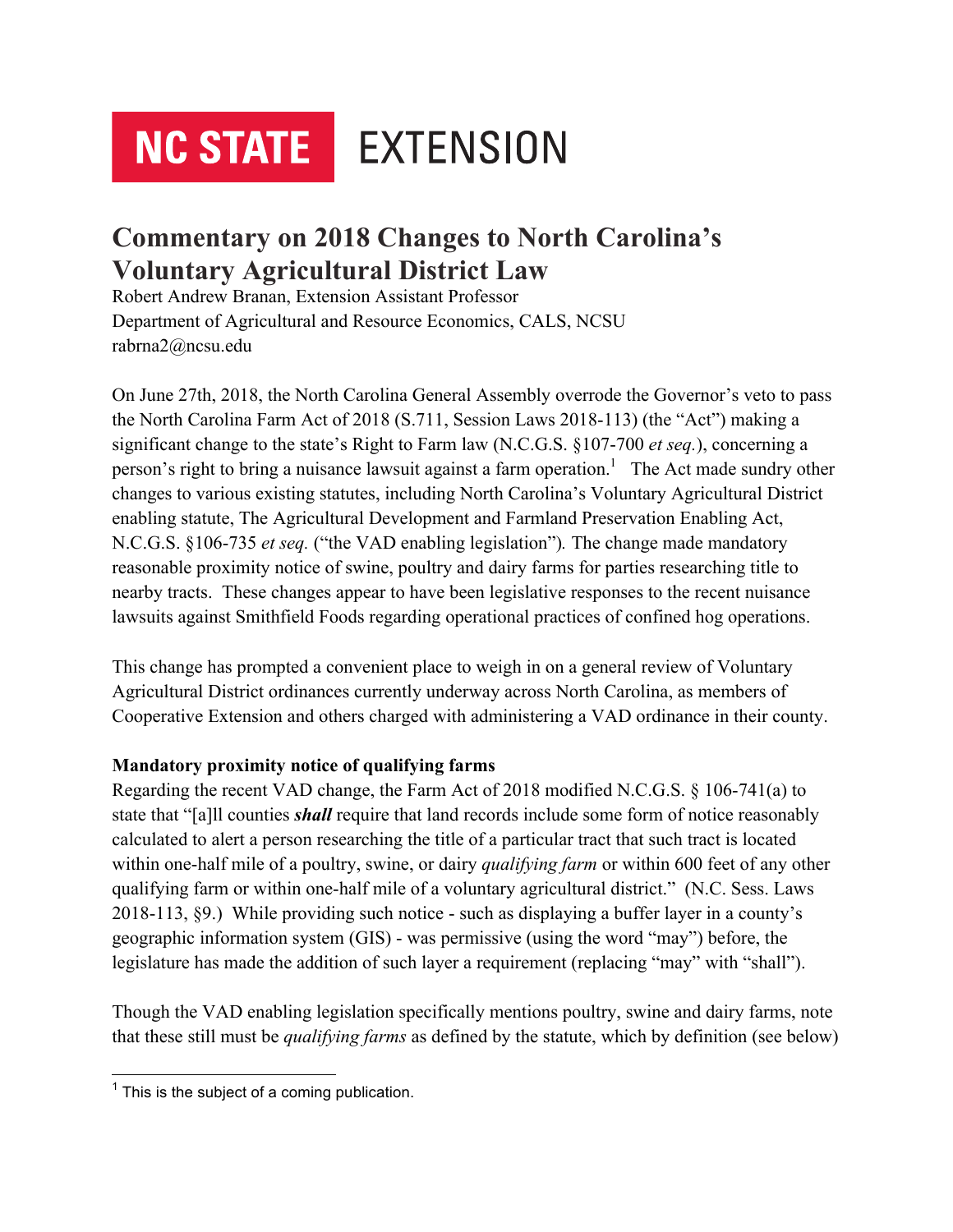means they have enrolled in the VAD program by signing a voluntary or irrevocable conservation agreement with the county. $2$  The statute does not require these conservation agreements be recorded with the county deed registry (N.C.G.S. § 121-41) (see note below regarding required recording for irrevocable agreements under Enhanced VAD ordinances). The proximity notice requirement applies to these farms whether or not they are in an actual VAD as defined in a county's ordinance.

The notice requirement does not include a funding component or deadline, or specify the location and manner in which such notice be posted. For those counties with geographic information systems (GIS), an added layer to provide visual buffers (measured according to statute) would seem obvious. At least one county (Orange) causes the conservation agreement on a qualifying farm (tract) to appear in searches on properties surrounding that tract within the defined buffer. Some counties have posters on the walls of their physical deed registries (the "deed vaults"), but it is unclear whether such notice is specific enough to identify target qualifying farm parcels and their buffers and meet the "reasonably calculated" requirement.

Though the statute also leaves unclear which state agency is charged with enforcing compliance with the new law, the VAD enabling legislation requires that a county record its VAD ordinance with the North Carolina Department of Agriculture and Consumer Services (NCDA&CS) and report once a year on matters including "the status, progress and activities of its farmland preservation program" (N.C.G.S. §106-743). It follows that NCDA&CS may provide a mechanism for compliance review.

Though the VAD enabling legislation does not direct how or in what manner the county - via its board of commissioners - effects this proximity notice requirement, the convenient place - given that the requirement appears in the VAD enabling state - would logically be the VAD ordinance itself by way of amendment. VAD boards across the state should probably be discussing this requirement with representatives of the board of commissioners, the county manager, Registrar of Deeds, and the GIS office. It would seem that extension agents (and whoever else, such Soil & Water Conservation staff) charged with administering the program will be called to coordinate such meetings.

Counties should note that the poultry, swine and dairy farms are not themselves defined. Though one can imagine the legislature intended such operations were confined animal feeding operations (those normally under contract with an integrator), the statute is not specific and can include smaller operations raising such animals so long as the tract fits the statute's definition of qualifying farm. Likewise, "dairy" is undefined as well and could include non-cow smaller milk operations and creameries who have executed the conservation agreement with the county. It

 $2$  Note that the voluntary (regular VAD) or irrevocable (Enhanced VAD) conservation agreements are not the same as the permanent conservation *easements* defined by N.C.G.S. 106-744(b).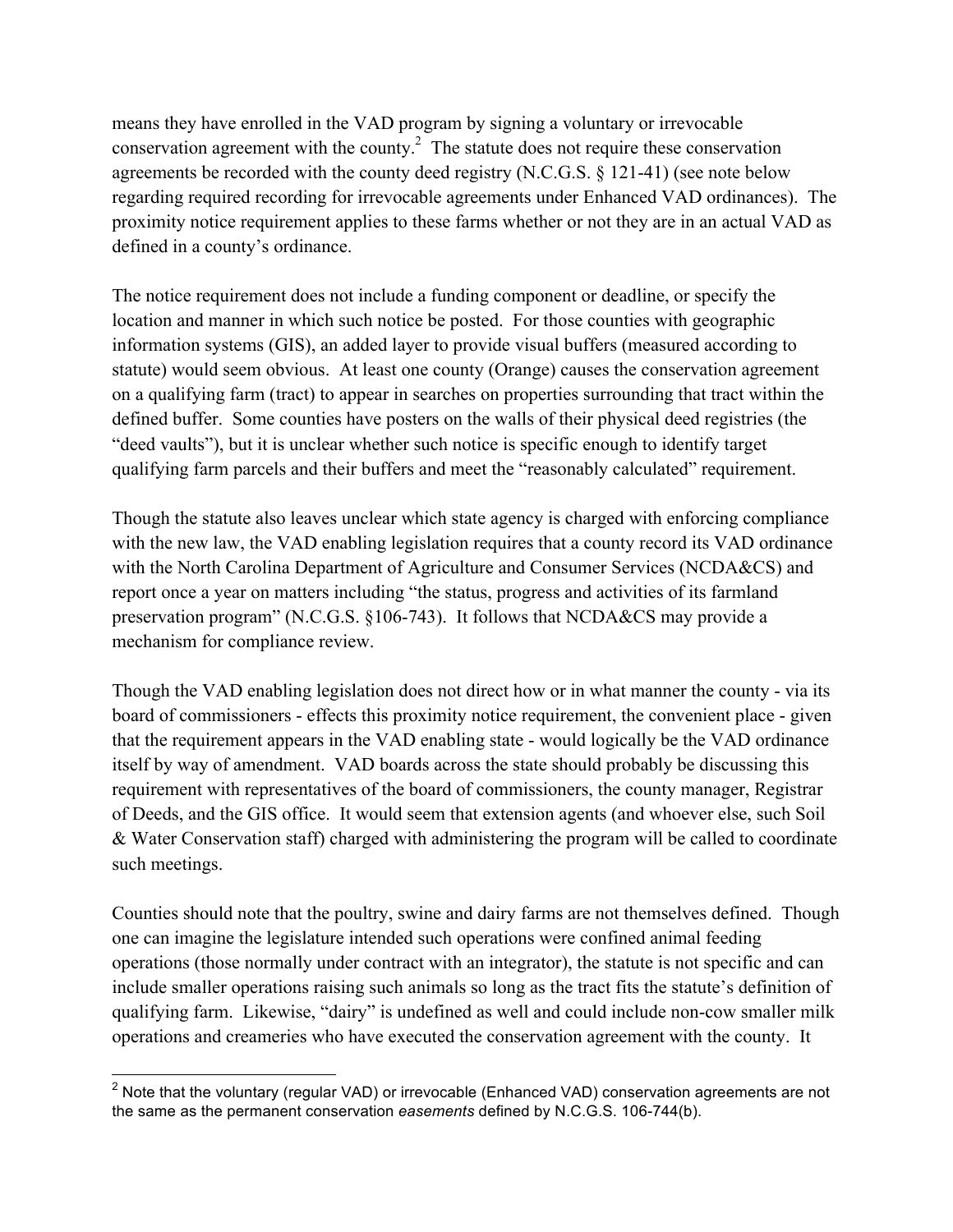would seem that the decision to extend the buffer from 600 feet to one-half mile will depend on whether that farm is raising chicken and pork, whether confined with large numbers of animals or pastured with small numbers. The challenge, therefore, will be classifying qualifying farms according to their production and applying the appropriate proximity buffer.

### **Changes to farm enrollment requirements**

Note also that the definition of **qualifying farm** in the VAD enabling act has been broadened over the past decade may require changes to older VAD ordinances. In previous versions of the VAD enabling statute, the legislature placed stricter requirements on which farms were considered "qualifying farms." Prior to 2005, the VAD enabling statute included a requirement that real property include **soils** be "certified by NRCS that (i) are best suited for providing food, seed, fiber, forage, timber, and oil seed crops, (ii) have good soil qualities, (iii) are favorable for all major crops common to the county where the land is located, (iv) have a favorable growing season, and (v) receive the available moisture needed to produce high yields an average of eight out of 10 years; or on which at least two-thirds of the land has been actively used in agricultural, horticultural or forestry operations as defined in G.S. 105-277.2(1), (2), and (3) during each of the five previous years." This attribute was eliminated in 2005. [citation omitted]

In 2011, the legislature eliminated the requirement that real property "be enrolled in the **Present Use Value** property tax program under G.S. 105-277.2 through 105-277.7" (or otherwise met the program's requirements as certified by the county). This provision remains common in ordinances passed prior to 2011 and not since updated. It is also possible that some ordinances passed prior to 2005 and not amended will contain the "best soils" language as well.

These past changes leave us with the current definition of "qualifying farmland": "[A] qualifying farm is defined as real property that 1) "[i]s engaged in agriculture as that word is defined in G.S. 106-581.1., 2) Is managed in accordance with the Soil Conservation Service defined erosion control practices that are addressed to highly erodable land, and 3) Is the subject of a conservation agreement, as defined in G.S. 121-35, between the county and the owner of such land that prohibits nonfarm use or development of such land for a period of at least 10 years, except for the creation of not more than three lots that meet applicable county and municipal zoning and subdivision regulations." N.C.G.S. §106-737.

The question counties are now asking is whether their older ordinances should be updated to eliminate the "best soils" language and the PUV requirement. Normally, a North Carolina county cannot impose an ordinance that is more restrictive than that allowed by the state enabling statute (this legal concept is commonly known as "Dillon's Rule"). However, this principle only applies if the county "ordinance purports to regulate a field for which a State or federal statute clearly shows a legislative intent to provide a complete and integrated regulatory scheme to the exclusion of local regulation." N.C.G.S. §106A-174(b)(5) (cited in *Craig v.*